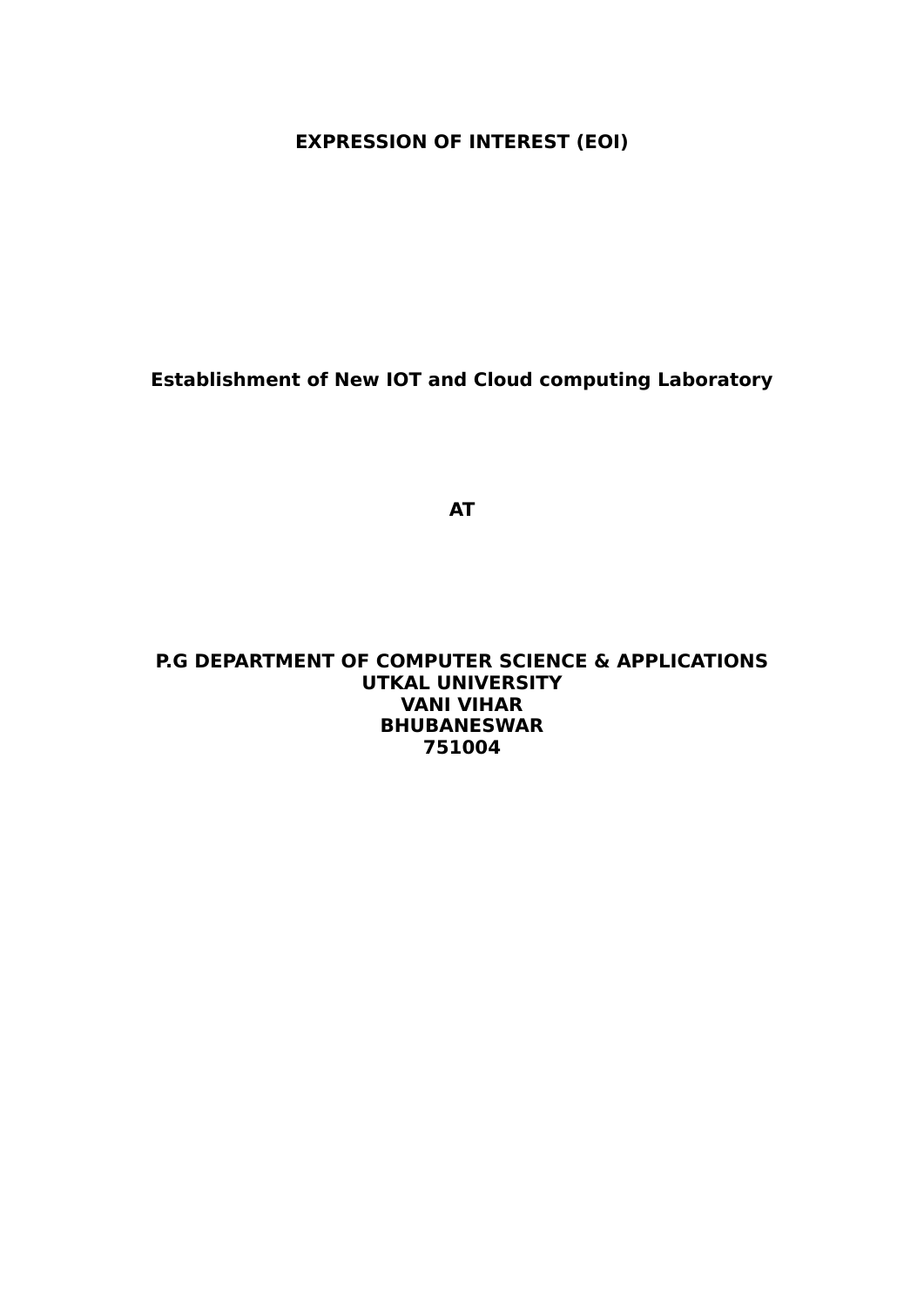#### Brief description of bidding Process

The Authority has adopted an open competitive process a two-stage process (collectively referred to as the "Bidding Process") for selection of the Bidders for award of the IoT laboratory envisaged under the Project. The first stage (the "Qualification Stage") of the process involves qualification (the "Qualification") of interested parties who make an Application in accordance with the provisions of this EOI (the "Applicant") and submission of a detailed proposal for the project. At the end of this stage, the Authority expects to announce a short-list of all suitable pre-qualified Applicants who shall be eligible for participation in the second stage of the Bidding Process (the "Bid Stage").

In the Qualification Stage, Applicants would be required to furnish all the information specified in this EOI. Only those Applicants that are pre-qualified and short-listed by the Authority shall be invited to submit their Technical and Financial Bids for the Project. The Applicants are advised to visit the sites and familiarize themselves with the Project. The Application shall be valid for a period of 7 days from the date of publication of Ardvertisement in Newspaper. (the "Application Due Date").

In the Bid Stage, the Bidders will be called upon to submit their technical and financial offers (the "Bids") for the Project in accordance with the RFP and other documents to be provided by the Authority (collectively the "Bidding Documents"). An appropriate procedure shall be prescribed by the Authority for bidding and evaluation of the bids.

Applicants and Bidders are invited to examine the Project in greater detail, and to carry out, at their cost, such studies as may be required for submitting their respective Applications / Bids for award of the Project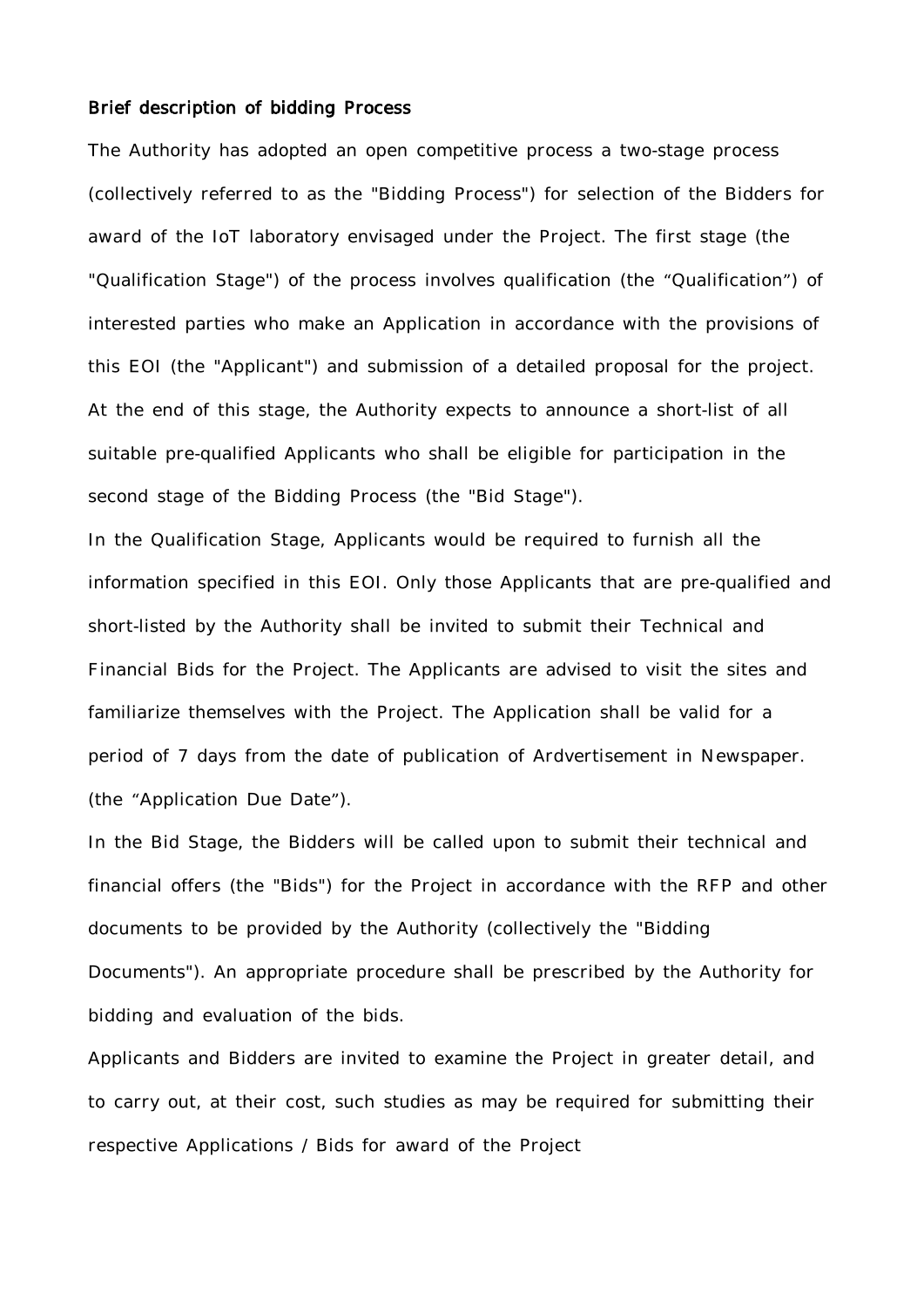As part of the Bidding Documents, the Authority will provide a draft Agreement and other information relevant to the Project available with it.

Bids will be invited in the second stage as per the conditions which shall be specified in the Bidding documents.

Further and other details of the process to be followed at the Bid Stage and the terms thereof will be spelt out in the Bidding Documents.

Any queries or request for additional information/ queries concerning this EOI

shall be submitted in writing via post and/or e-mail to the Authority with a copy

to the Head of the Department as specified below:

The Head,

P.G Department of Computer Science & Applications,

Utkal University,

Vani Vihar, Bhubaneswar-751004

The envelopes/ communications shall clearly bear the following identification/ title:

**"Queries/ Request for Additional Information: EOI for set up a state of the art IoT and Cloud Computing Laboratory in turnkey basis".**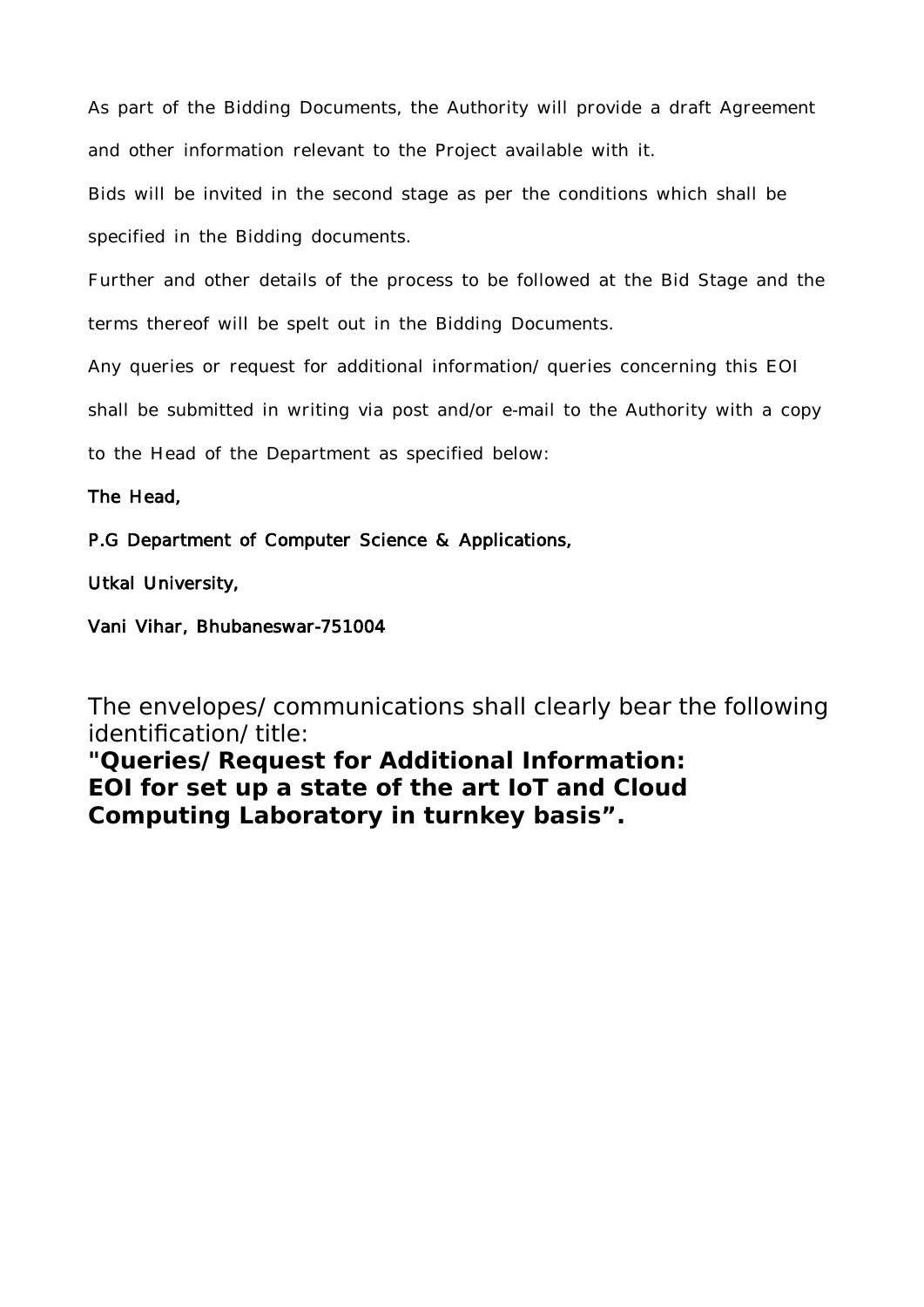## **Schedule of the Application/ Bidding Process**

The Authority will endeavor to adhere to the following schedule:

| Sl. No. Event Description |                                                                                               | Time        | Date       |
|---------------------------|-----------------------------------------------------------------------------------------------|-------------|------------|
|                           | Inspection of proposed project site by<br>interested parties                                  | 10-12:00 PM | 26/03/2022 |
| 2                         | Pre application Meeting                                                                       | 1-03:00 PM  | 26/03/2022 |
| 3                         | Last date for submission of application<br>for qualification and Detailed Project<br>Proposal | 02:00 PM    | 28/03/2022 |
| $\overline{4}$            | Opening of applications and proposals                                                         | 03:00 PM    | 28/03/2022 |
| 5                         | Last date of Bidding                                                                          | 10:00 AM    | 29/03/2022 |

## **Sale of EOI**

The EOI can be downloaded from the website of Utkal University under the headings 'Tenders'. The EOI document fee of Rs 1000/- should be paid through DEMAND DRAFT. No other mode of payment will be accepted.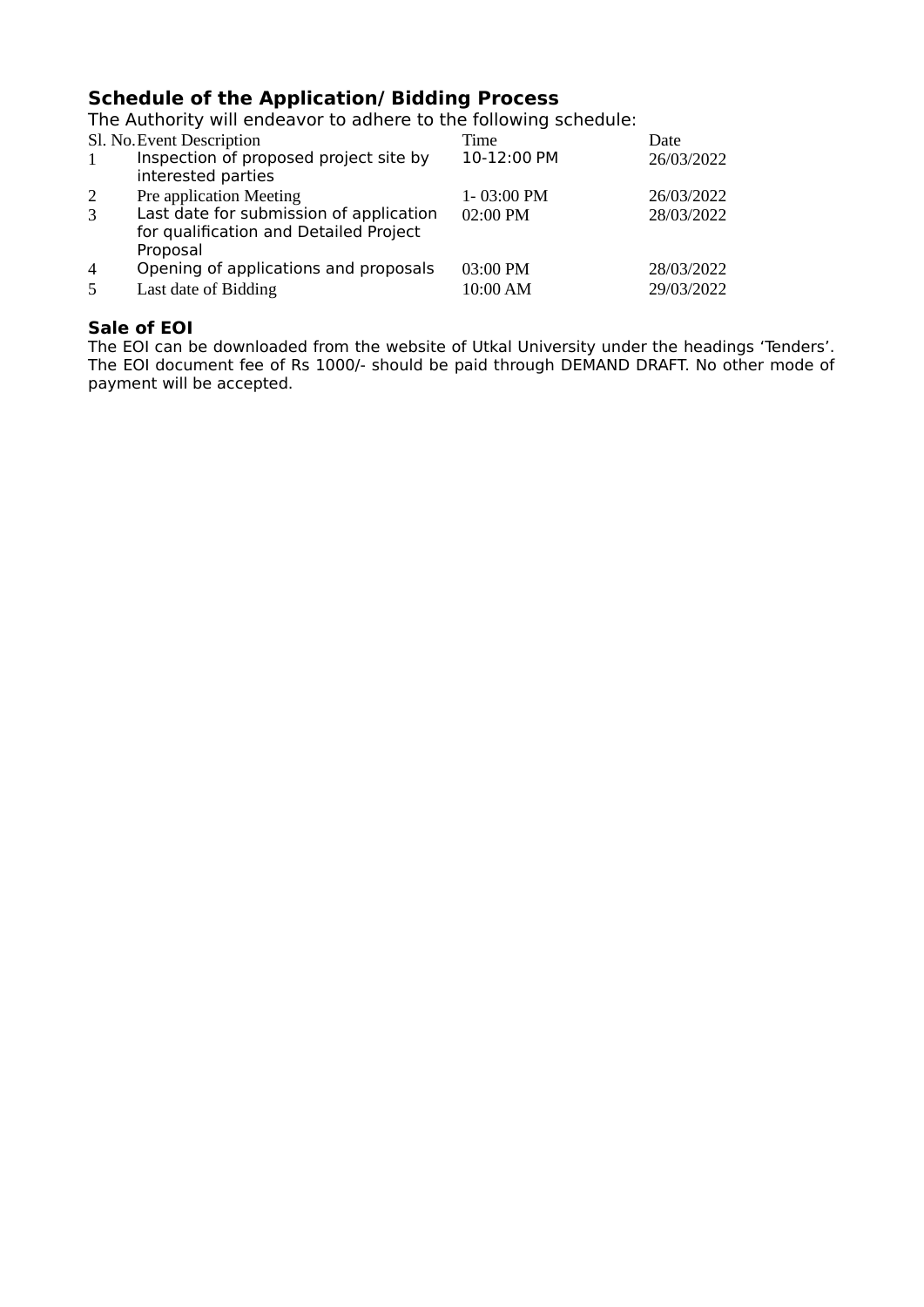# **APPENDIX-I Letter Comprising the Application for Pre-Qualification**

Dated:

To, Head, Department of Computer Science & Applications, UtkalUniversity, Bhubaneswar.

Sub: Application for Qualification for set up a new IoT and Cloud computing Laboratory.

Sir,

With reference to your EOI document dated ........... , I/we, having examined the EOI document and understood its contents, hereby submit my/our Application for Qualification for the aforesaid Project. The Application is unconditional and unqualified. 1. I/ We acknowledge that the Authority will be relying on the information provided in the Application and the documents accompanying such Application for pre- qualification of the Applicants, and we certify that all information provided in the Application are true and correct; nothing has been omitted which renders such information misleading; and all documents accompanying such Application are true copies of their respective originals. 2. This statement is made for the express purpose of qualifying as a Bidder for the development, operation and maintenance of the aforesaid Project. 3. I/ We shall make available to the Authority any additional information it may find necessary or require to supplement or authenticate the Qualification statement. 4. I/ We acknowledge the right of the Authority to reject our Application without assigning any reason or otherwise and hereby waive our right to challenge the same on any account whatsoever.

5. I/ We certify that in the last five years, we/any Consortium Member or our/their Associate have not been blacklisted on any contract, by an arbitral or judicial authority or a judicial pronouncement or arbitration award against the Applicant, Consortium Member or Associate, as the case may be 6. I/ We declare that:

(a) I/ We have examined and have no reservations to the EOI document, including any Addendum issued by the Authority.

(b) I/ We do not have any conflict of interest and

(c) I/We have not directly or indirectly or through an agent engaged or indulged in any corrupt practice, fraudulent practice, coercive practice, undesirable practice or restrictive practice, in respect of any tender or request for proposal issued by or any agreement entered into with the Authority or any other public sector enterprise or any government, Central or State; and

(d) I/ We hereby certify that we have taken steps to ensure that in conformity with no person acting for us or on our behalf has engaged or will engage in any corrupt practice, fraudulent practice, coercive practice, undesirable practice or restrictive practice.

I/ We understand that you may cancel the Bidding Process at any time and that you are neither bound to accept any Application that you may receive nor to invite the Applicants to Bid for the Project, without incurring any liability to the Applicants.

7. I/ We believe that we satisfy the Net Worth criteria and meet all the requirements as specified in the EOI document and are/ is qualified to submit an Application.

8. I/ We certify that in regard to matters other than security and integrity of the country,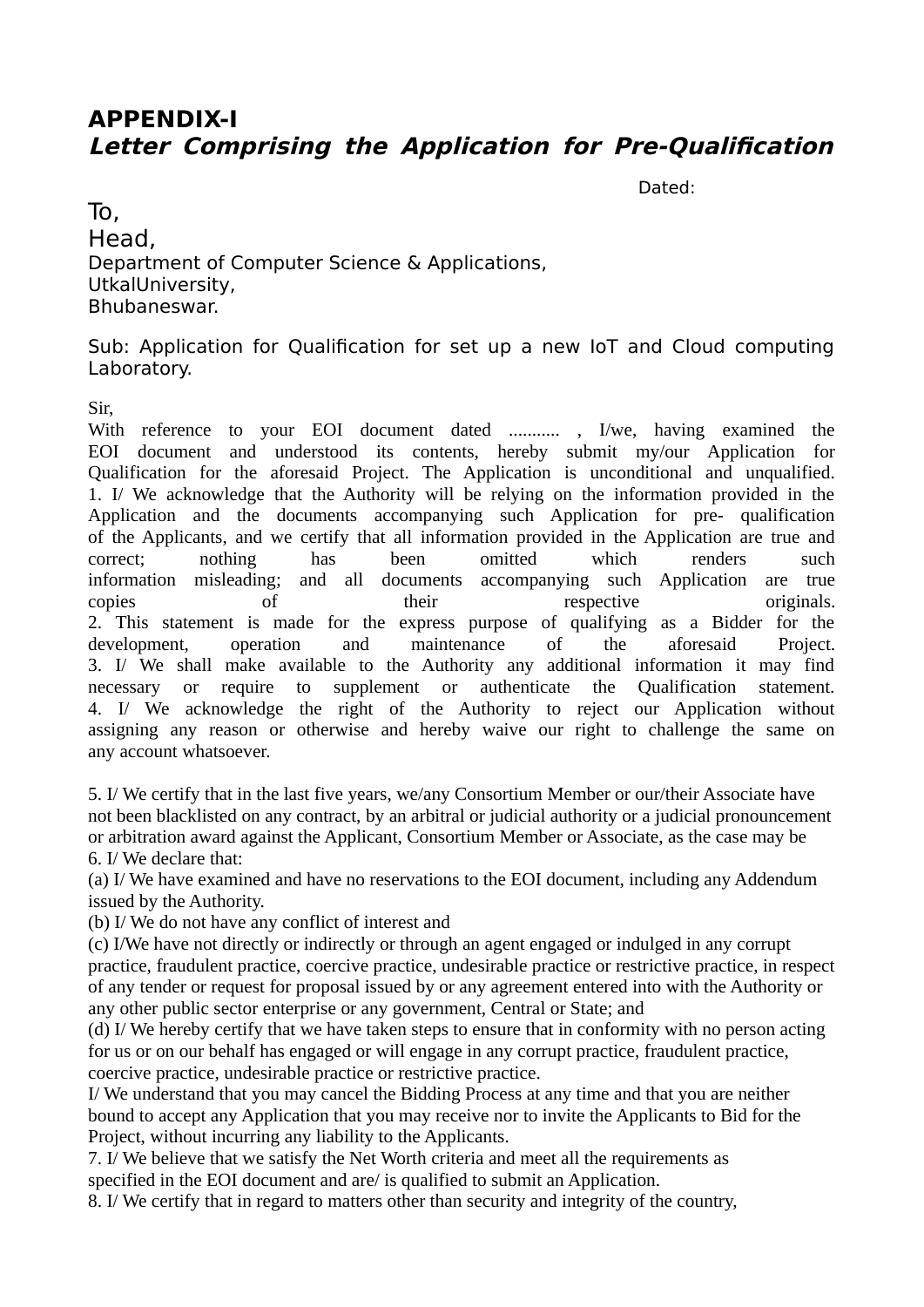we/ or any of our Associates have not been convicted by a Court of Law or indicted or adverse orders passed by a regulatory authority which could cast a doubt on our ability to undertake the Project or which relates to a grave offence that outrages the moral sense of the community.

11. I/ We further certify that in regard to matters relating to security and integrity of the country, we/ any of our Associates have not been charge-sheeted by any agency of the Government or convicted by a Court of Law.

12. I/ We further certify that no investigation by a regulatory authority is pending either against us or against our Associates or against our CEO or any of our Directors/ Managers/ employees.

14. I/ We further certify that we are qualified to submit a Bid in accordance with the guidelines for qualification of bidders seeking to acquire stakes in Public Sector Enterprises through the process of disinvestment issued by the GOI vide Department of Disinvestment OM No. 6/4/2001-DD-II dated 13th July, 2001 which guidelines apply mutatis mutandis to the Bidding Process.

15. I/ We undertake that in case due to any change in facts or circumstances during the Bidding Process, we are attracted by the provisions of disqualification in terms of the provisions of this EOI; we shall intimate the Authority of the same immediately.

16. I/ We understand that the selected Bidder shall incorporate a Company under the Indian Companies Act, 1956 prior to execution of the Concession Agreement.

17. I/ We hereby irrevocably waive any right or remedy which we may have at any stage at law or howsoever otherwise arising to challenge or question any decision taken by the Authority in connection with the selection of Applicants, selection of the Bidder, or in connection with the selection/ Bidding Process itself, in respect of the above mentioned Project and the terms and implementation thereof.

18. I/ We agree and undertake to abide by all the terms and conditions of the EOI document.

19. I/ We certify that in terms of the EOI, my/our Net worth is Rs. .................... (Rs. in words).

20. I/We certify that we have paid Rs 1000/- as the cost of EOI document (Proof of payment is annexed)

21. I/ We certify that we have submitted Earnest Money deposit amounting to 1% of the total project cost.

In witness thereof, I/ we submit this application under and in accordance with the terms and conditions.

Yours faithfully,

Date: (Signature, name and designation of the Authorised Signatory) Place: Name and seal of the Applicant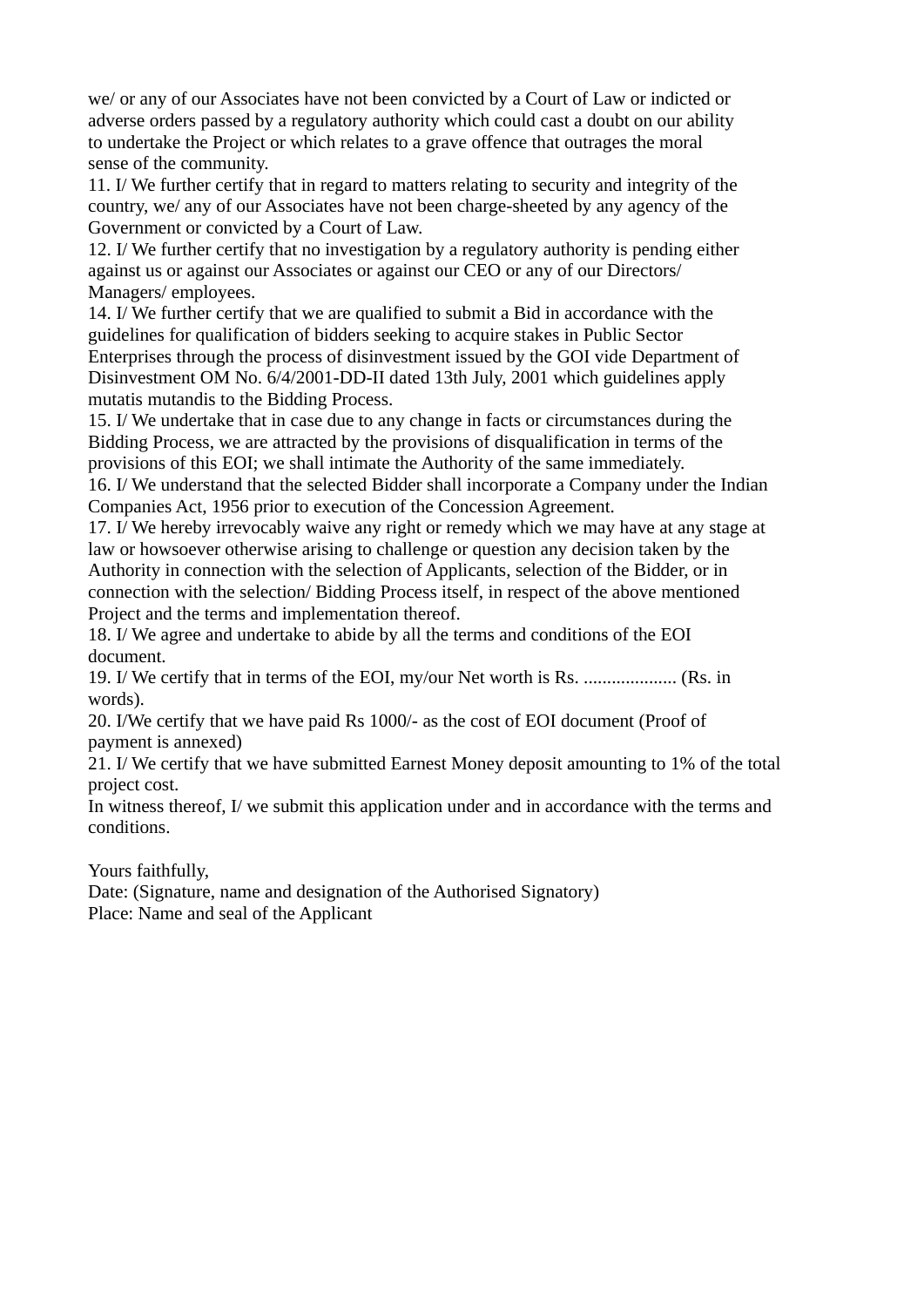## **ANNEX-I - Details of Applicant**

- **1. (a) Name:**
- **(b) Country of incorporation:**
- **(c) Address of the corporate headquarters and its branch office(s), if**

**any, in India:**

**(d) Date of incorporation and/ or commencement of business:**

**2. Brief description of the Applicant including details of its main lines of business and proposed role and responsibilities in this Project:**

**3. Details of individual(s) who will serve as the point of contact/**

**communication for the Authority:**

- **(a) Name:**
- **(b) Designation:**
- **(c) Company:**
- **(d) Address:**
- **(e) Telephone Number (Mobile as well as Office):**
- **(f) E-Mail Address:**
- **(g) Fax Number:**
- **(h) PAN number**
- **(i) TAN number**
- **(j) TIN number**
- **4. Particulars of the Authorised Signatory of the Applicant:**
- **(a) Name:**
- **(b) Designation:**
- **(c) Address:**
- **(d) Phone Number (Mobile as well as Office):**
- **(e) Fax Number:**
- **(f) E-Mail Address:**

A statement by the Applicant and any of their Associates disclosing material non- performance or contractual non-compliance in past projects, contractual disputes and litigation/ arbitration in the recent past is given below (Attach extra sheets, if necessary)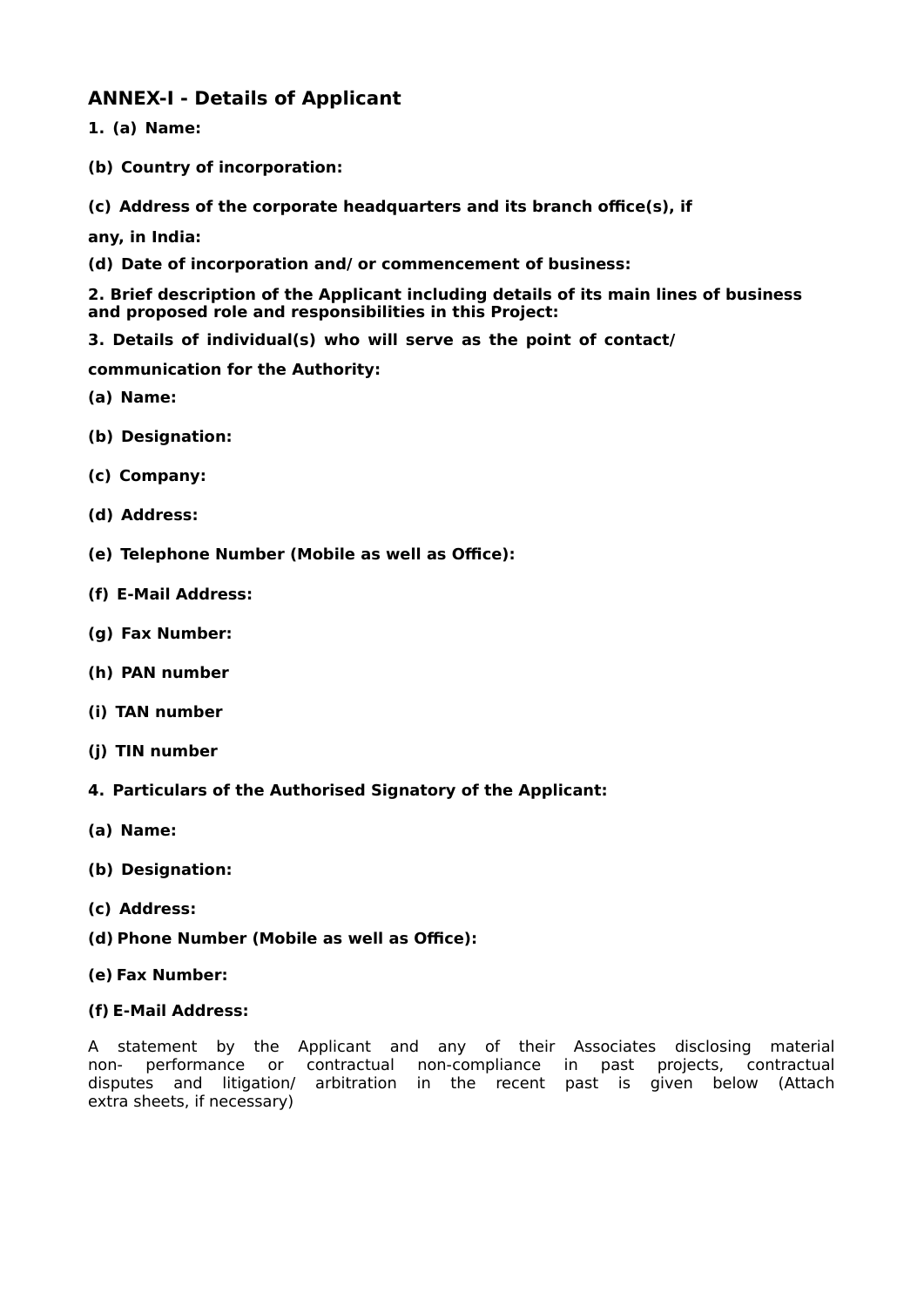### **ANNEX-II - Technical Capacity of the Applicant**

| S.No.         | Details of the installations undertaken by the vendors<br><b>installations</b> | <b>Date of installation</b> | <b>Location and</b> |
|---------------|--------------------------------------------------------------------------------|-----------------------------|---------------------|
| Site 1        |                                                                                |                             | <b>Address</b>      |
| Site 2        |                                                                                |                             |                     |
| <b>Site N</b> |                                                                                |                             |                     |
|               |                                                                                |                             |                     |

**Note:**

**a. In support of the above experience, Applicant should provide**

**certificate(s) from its statutory auditor stating the above experience.**

**b. In addition to above, the applicant is also required to provide necessary**

**documentation of award of contract, completion and commissioning certificates and certificate from the user.**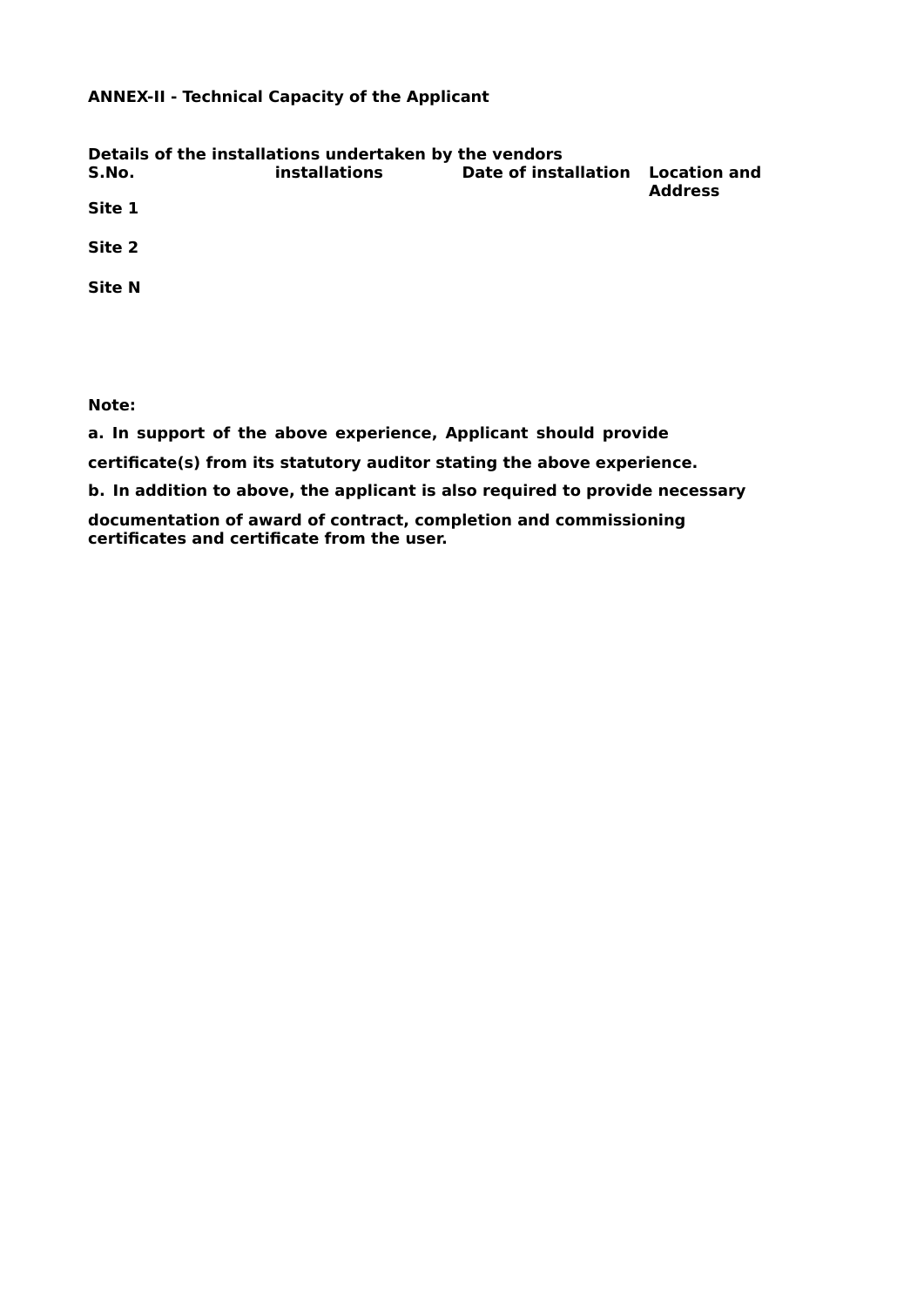#### **ACCEPTANCE OF TERMS AND CONDITIONS**

**From: (On the letter head of the company by the authorized officer having power of attorney)**

**To, The Head, Computer Science & Applications, Utkal University.**

**Sub: Name of the work & NIT No.:**

**Sir,**

**This has reference to above referred EOI. I/We are pleased to submit our interest for theabove work and I/We hereby unconditionally accept the terms and conditions and in its entirety for the above work.**

**I/we are eligible to submit the bid for the subject tender and I/We are in possession of all the documents required.**

**I/We have viewed and read the terms of Utkal University carefully.**

**I/we have submitted the mandatory documents as per Notice Inviting EOI.**

**Yours faithfully, (Signature of the tenderer) With rubber stamp Dated.......................**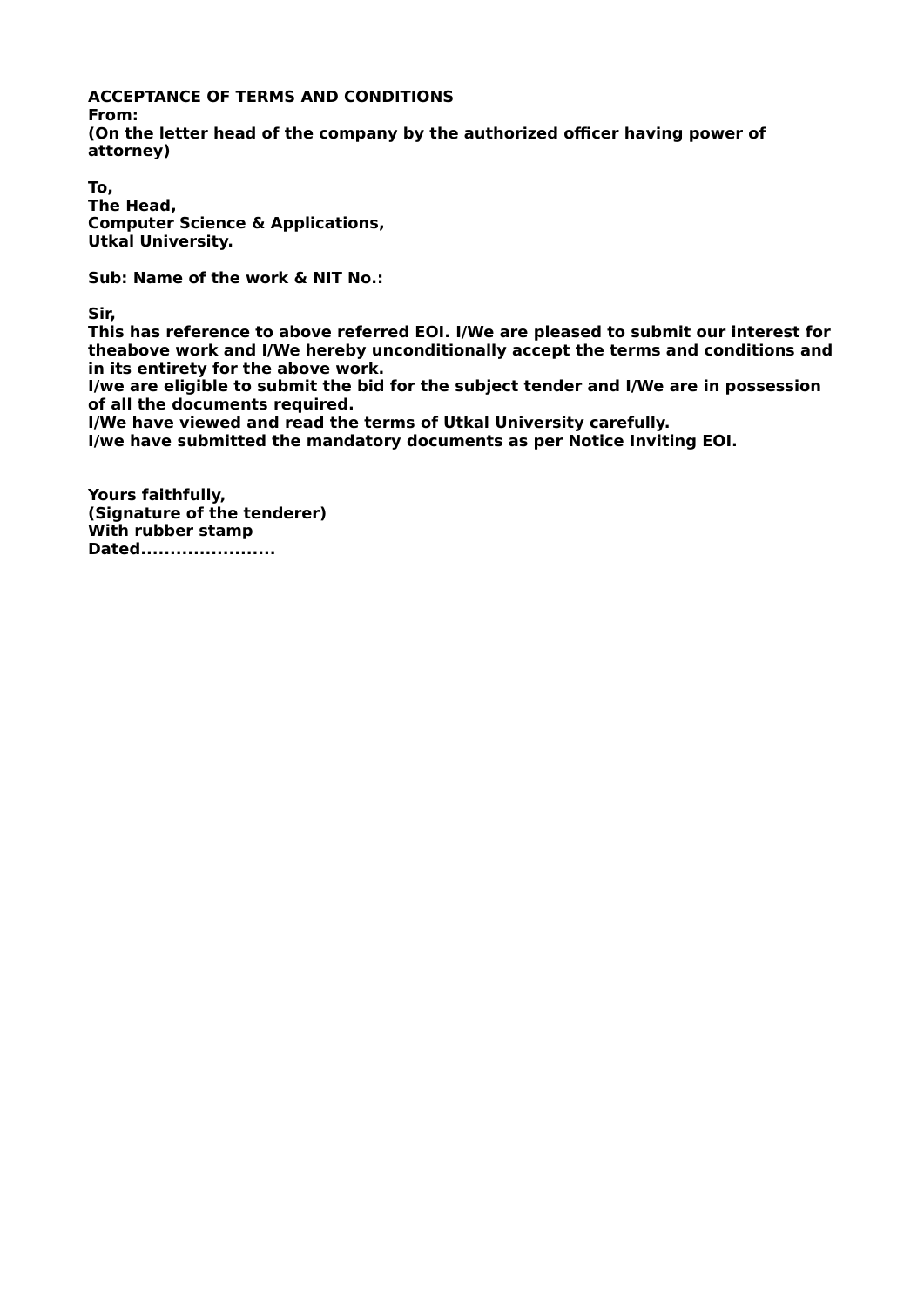## **Bidder's Information**

1 Name of the Firm

2 Primary Business of the firm

3 Full address of Firm along with

Contact Person

Telephone no. Fax no.

E-mail address:

4 If Company/Product/Services is ISO

certified (copies of certificates be attached)

5 Annual turnover in last 3 financial

years in Rs. Crores.

(i) Year I

(ii) Year II

(iii) Year III

6 Details of similar or related projects as

mentioned in EOI in last 5 financial years

i.Year 2016-2017

ii.Year 2017-2018

iii. Year 2018-2019

iv. Year 2019-2020

v. Year 2020-2021

7 Trade Tax / Sales Tax Registration no. With place